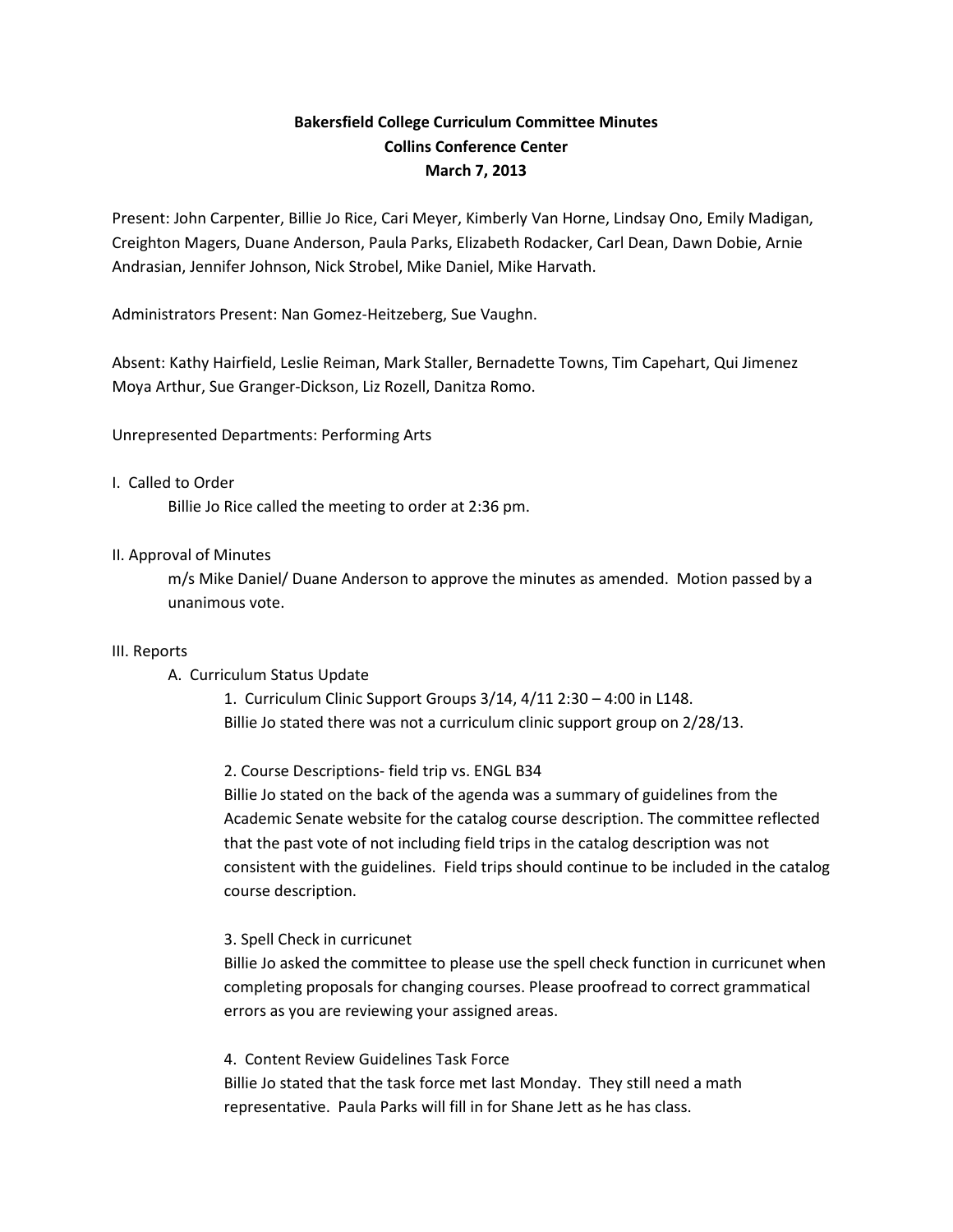B. Prerequisite Task Force

Billie Jo stated that John Gerhold will take the faculty lead on this task force.

C. Articulation Officer

1. Absent - no report.

## IV. Proposed Course Revisions

m/s Mike Daniel/Arnie Andrasian to approve the following course revisions. Courses designated DE (Distance Ed) are requesting DE as method of instruction. The committee has considered the rigors of the DE requirements and feels these courses have met those rigors. Motion passed by a unanimous vote.

ANSC B86 Pharmacology for Veterinary CHEM B18 Elementary Organic Chemistry GE (B1) CRPS B4 Vegetable Production CRPS B10 Plant Biology - GE FDSV B51 Food and Nutrition Orientation FDSV B55F Fundamentals of Baking FIRE B72H Emergency Medical Technician HIST B30B History of Chicanos in the Southwest – GE – DE INDR B12 Introduction to Industrial Drawing & CAD – new course NRES B1 Range Management ORNH B4 Plant Propagation PHED B42 Introduction to Kinesiology – new course – GE (E) SOIL B1 Introduction to Soil Science - GE

### V. Proposed Courses for deletion

m/s Mike Daniel/ Dawn Dobie to approve the following proposed courses for deletion. Motion passed by a unanimous vote.

ANTH B21 Special Projects in Anthropology CHDV B70Z Continuing Professional Development COMM B49A Special Topics/Comm: Communication Ambassadors ENSL B61N Basic Reading and Vocabulary ENSL B71AN Basic Listening/Speaking I ENSL B71CN Basic Listening/Speaking II ENSL B80 Preparation for Academic Writing ENSL B80N Preparation/Academic Writing FDSV B56 Special Projects Foods/Nutrition PHED B6Y Coed Activity/Yoga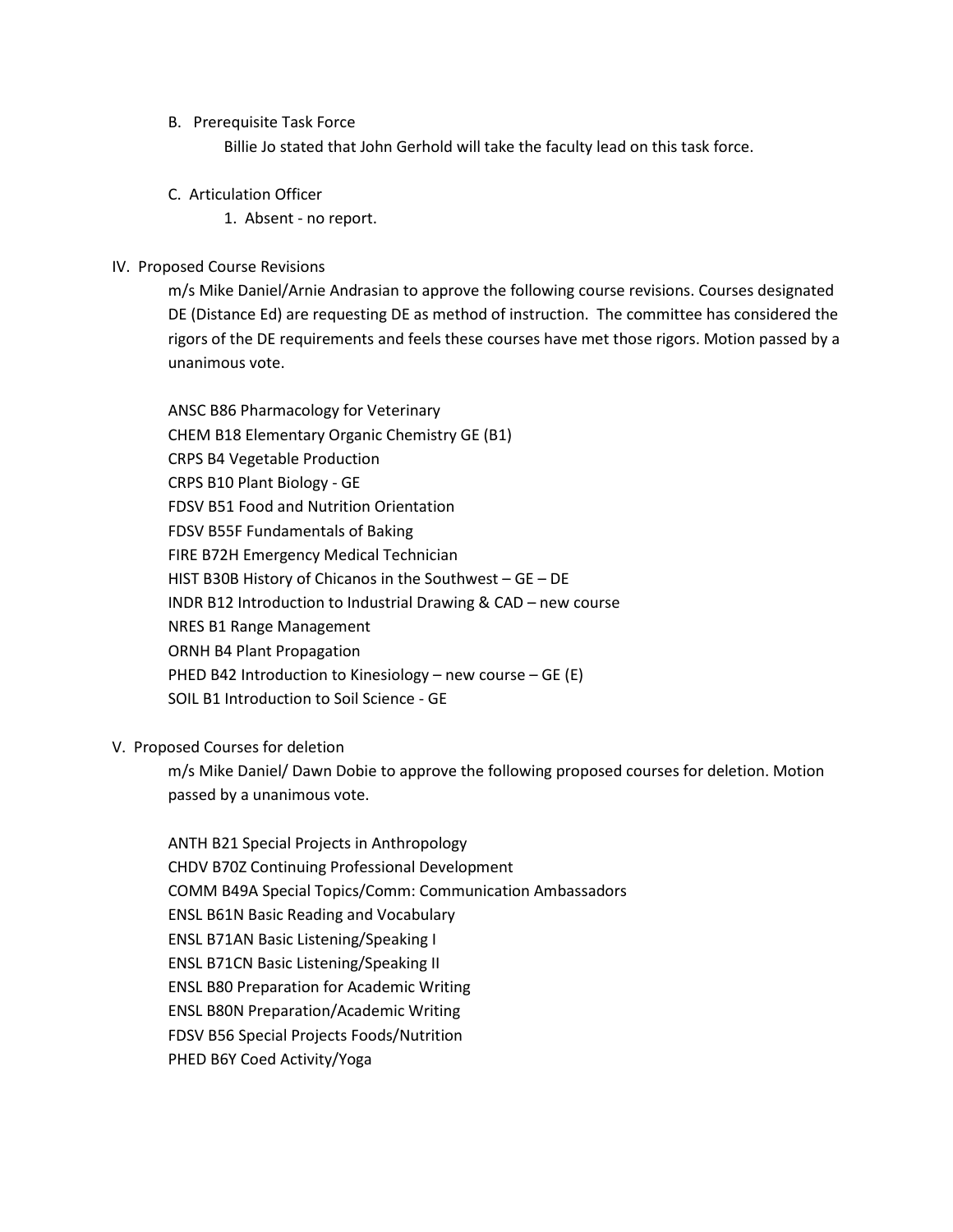VI. Proposed Courses for Update to Repeatability Status

Billie Jo stated that only the repeatability status was changed for the course updates. Not all courses that need to have their repeatability status changed are listed below. This doesn't prevent someone from repeating a course if they failed it. Sue Vaughn stated that this would not prevent students with special needs from repeating courses. Nan said to consult with Ellen Young in DSPS for the current information for students with special needs. m/s Mike Daniel/ Kimberly Van Horne to approve the following proposed courses for deletion. Motion passed by a unanimous vote.

ART B29 Special Studies in Art EDUC B77 Concepts and Tools for Online Learning FDSV B55B Food Service Production Theory II GEOL B21 Topics in Geology PHED B2SB Aquatics: Beginning Swimming PHED B6A Coed Activity/Archery PHED B6BB Coed Activity/Basketball PHED B6FCX Coed Activity/Fitness Center PHED B6BLB Coed Activity/Beginning Ballet PHED B6G Coed Activity/Golf PHED B6JD Coed/Individual Activity: Jazz Dance PHED B6SC Coed Activity/Soccer PHED B6T Coed Activity/Tennis PHED B6V Coed Activity/ Beginning Volleyball PHED B6WT Coed Activity/ Weight Training PHED B32 Shape Up POLS B5 Current Issues/American Government PSYC B21 Special Projects in Psychology SOC B21 Special Projects in Sociology

#### VII. Good and Welfare Concerns

A. Billie Jo stated that this is the last time reviewed courses will appear on the agenda. When they are removed from the approval queue, no work is lost. There are 4 or 5 courses up for review per team. We are getting caught up and the list is dwindling.

B. Duane Anderson stated that he is working with Janet Fulks to finish the revisions on the Apprenticeship courses. There used to be just a few courses for Apprenticeship, but now there are over 80. He asked if the courses could be consolidated. Nan stated that is a decision by the State Chancellor.

C. Kimberly Van Horne is working on the Academic Development courses revisions that will take effect in Summer. Revisions include tweaking units, keeping learning communities, and some courses are linked. Sue Vaughn stated that after the assessment test, students see the chart to